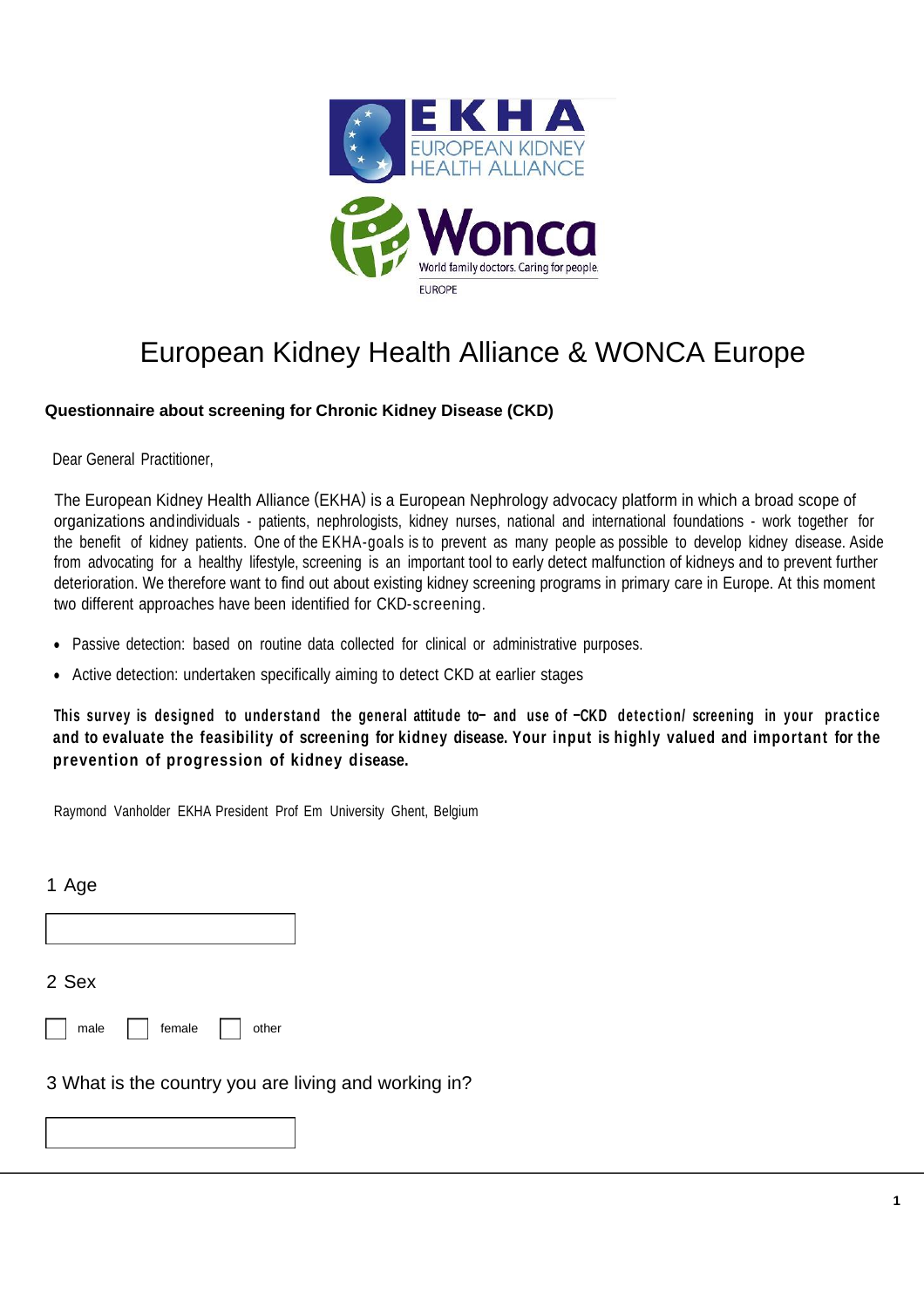

4 Which of the following is true about the financial coverage of basic kidney laboratory tests (i.e: blood urea nitrogen, serum creatinine, urinalysis) in your country?

It is totally covered by the health insurance system

It is partially covered by the health insurance system

It is paid totally by the patient

5 What kind of practice are you working in?



6 If you are working in a group practice, how many physicians work in this practice?

|--|--|--|--|--|

Questions 7 to 13 are about the different types of professionals who are not physicians present in your practice. Please fill in for every profession the number present in your practice.

## 7 Secretary

8 Psychologist

### 9 Social worker

10 Nurse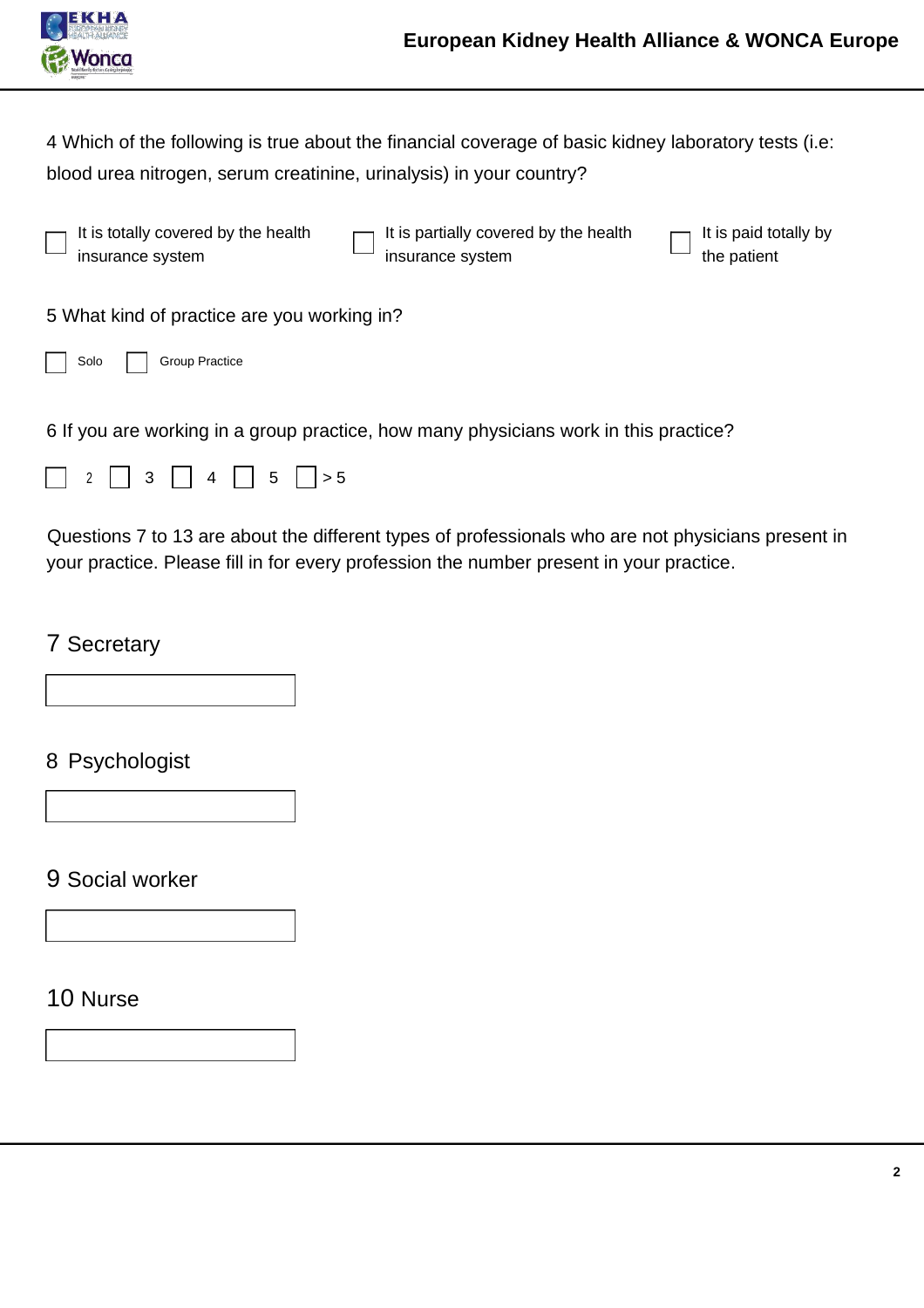

| 11 Physiotherapist                                                                                                                                                                                        |
|-----------------------------------------------------------------------------------------------------------------------------------------------------------------------------------------------------------|
|                                                                                                                                                                                                           |
|                                                                                                                                                                                                           |
| 12 Dietician                                                                                                                                                                                              |
|                                                                                                                                                                                                           |
|                                                                                                                                                                                                           |
| 13 Other (please specify)                                                                                                                                                                                 |
|                                                                                                                                                                                                           |
|                                                                                                                                                                                                           |
| 14 What is the number of registered individuals per doctor in your practice?                                                                                                                              |
| 1000-2000<br>2000-3000<br>3000-4000<br>>4000                                                                                                                                                              |
| 15 Is there a gate keeping system for referral to secondary/tertiary care in your country?                                                                                                                |
| yes<br>no                                                                                                                                                                                                 |
|                                                                                                                                                                                                           |
| 16 In your practice, is there a limitation to order basic kidney laboratory tests by financial<br>regulations?                                                                                            |
| yes<br>no                                                                                                                                                                                                 |
| 17 Is there a laboratory facility/organization or a direct connection to one in your practice? (This<br>question is asked to learn if basic screening tests can be performed in each practice, or whether |

your patients do have to be referred to other places for tests)

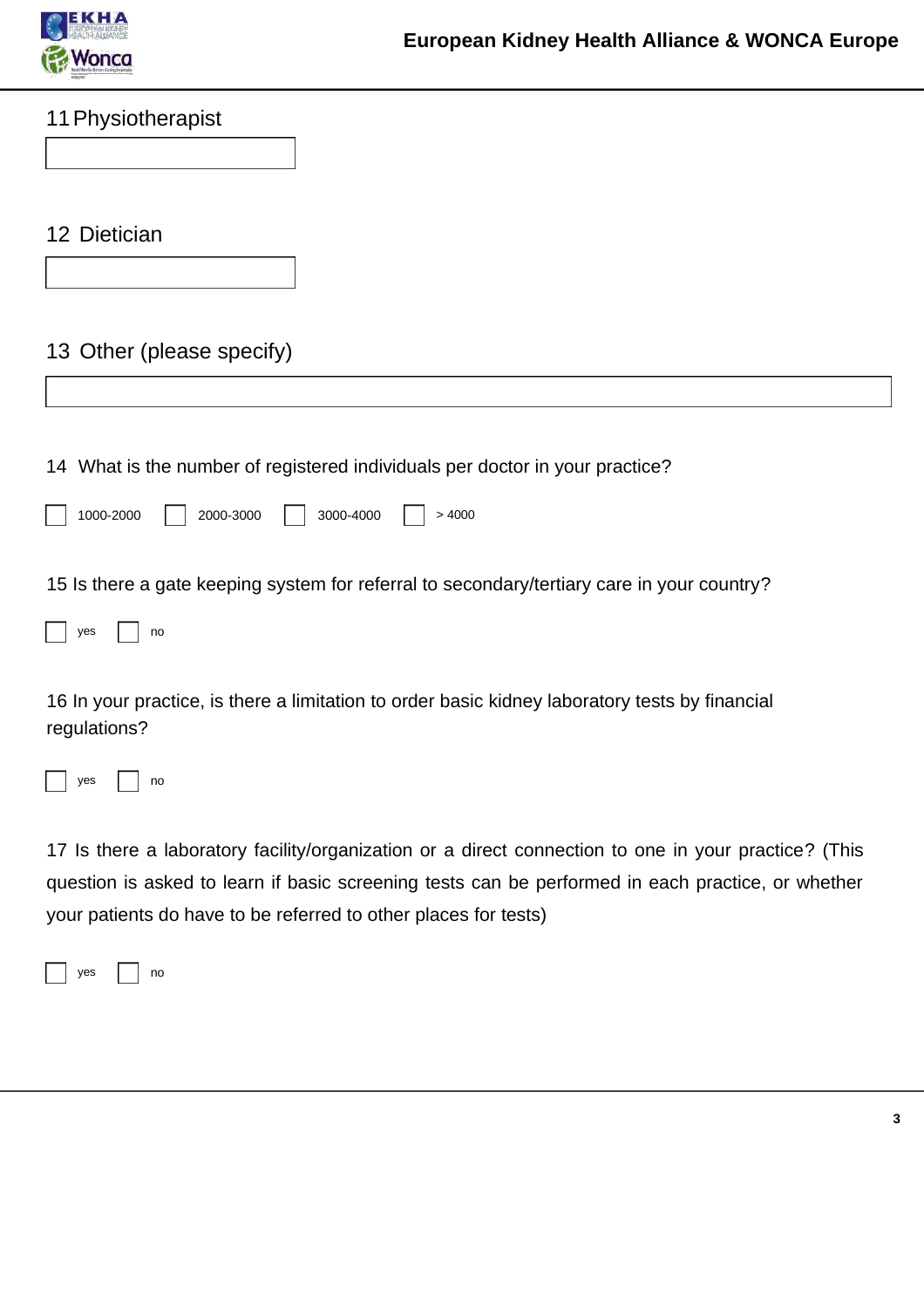

18 Are there any specialized nurses for chronic diseases follow-up employed in your practice?

|  | ves |  | no |
|--|-----|--|----|
|--|-----|--|----|

19 Is there an automatic alarm system by the laboratory to warn in case of disturbed kidney function

|  | VAC |  | nn |
|--|-----|--|----|
|--|-----|--|----|

20 Do you perform active screening for Chronic Kidney Disease in your practice?

|--|--|--|--|--|

no

21 If the answer to above question is yes, is it applied to all people presenting at your practice or only to risk groups?

| yes to all people who present | only the risk groups | Age group                                                                                       |
|-------------------------------|----------------------|-------------------------------------------------------------------------------------------------|
|                               |                      |                                                                                                 |
|                               |                      | 22 According to your knowledge which of the following should be considered as a risk factor for |

#### developing CKD?

Question instructions: *Select one or more answers*

| <b>Diabetes</b><br><b>Mellitus</b> | Hypertension                                                  | $>65$ years<br>of age            | Cancer                                                                | Smoking                                  |
|------------------------------------|---------------------------------------------------------------|----------------------------------|-----------------------------------------------------------------------|------------------------------------------|
| Obesity<br>Asthma                  | Frequent use of<br><b>NSAIDs</b><br>Brain tumor               | Kidney<br>stones<br>Peptic ulcus | Previous/Current diagnosis<br>of Acute Kidney Injury<br>Migraine      | Cardiovascular<br>Disease                |
|                                    | 23 For CKD screening which of the following tests do you use? |                                  |                                                                       |                                          |
|                                    | Question instructions: Select one or more answers             |                                  |                                                                       |                                          |
| Serum<br>creatinine<br>Urinalysis  | Cockroft-Gault or CKD-EPI)                                    |                                  | An estimated value of kidney filtration (eGFR, e.g. by<br>Albuminuria | Albumin/creatinine<br>ratio in the urine |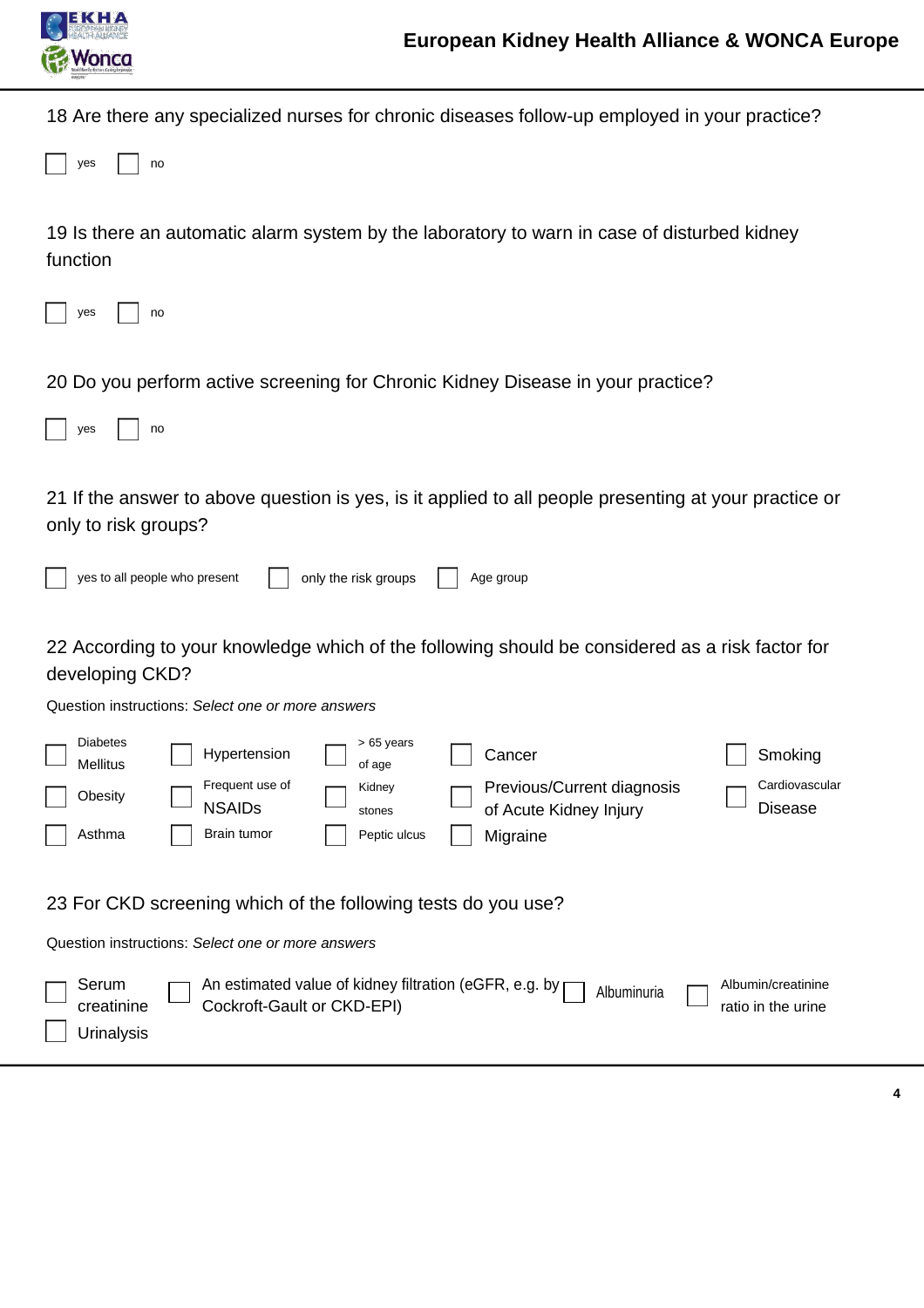

24 Do you have a clear algorithm for referring patients with chronic kidney disease?

| Definitely Yes | Rather Yes | <b>Rather No</b> | Definitely No |
|----------------|------------|------------------|---------------|
|                |            |                  |               |

25 Do you receive a doctor's letter from your nephrological colleague promptly after a final conclusion has been reached?  $\Box$  $\overline{\phantom{0}}$ 

| Definitely Yes | <b>Rather Yes</b> | Rather No | Definitely No |
|----------------|-------------------|-----------|---------------|

26 Do you want a guideline about general practitioners' procedures for patients with chronic kidney disease?

| Definitely Yes<br><b>Rather Yes</b><br>Rather No<br>Definitely No                                                                                                                       |
|-----------------------------------------------------------------------------------------------------------------------------------------------------------------------------------------|
| 27 Do you routinely check laboratory parameters related to the kidney?<br>Every 2 or years<br>Annually<br>Irregularly<br>Never                                                          |
| 28 Which of the following criteria are important to you when referring a patient to a<br>nephrologist?                                                                                  |
| Question instructions: Select one or more answers                                                                                                                                       |
| <b>Diabetes</b><br>Electrolyte<br>Resistant<br>Proteinuria<br>Albuminurie<br>Anemia<br>abnormality<br>hypertension<br>mellitus<br>Decreased<br>Increased<br>creatinine<br>eGFR<br>Other |

29 If one of the answers of question 28 was increased creatinine please specify treshold:

above....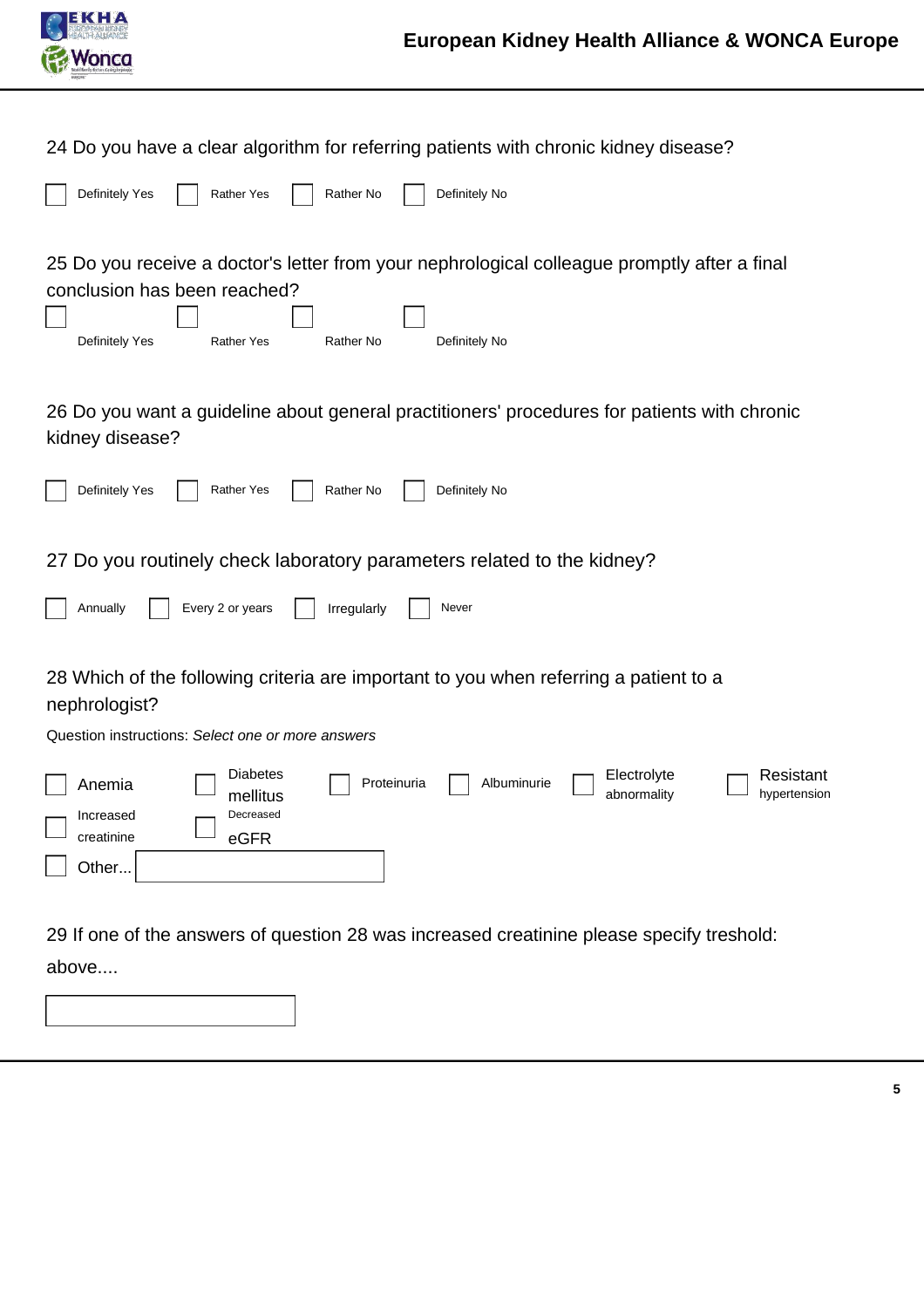

30 If one of the answers of question 28 was decreased eGFR please specify: below.....

| 31 Do you use chronic kidney disease staging according to Kidney Diseases Intitiative Global<br>Outcome (KDIGO) in your practice? |
|-----------------------------------------------------------------------------------------------------------------------------------|
| I am not aware of this classification<br>yes<br>no                                                                                |
| 32 What % of the general population do you think has chronic kidney disease?                                                      |
|                                                                                                                                   |
| 33 How important is blood sugar control to you in patients with chronic kidney disease?                                           |
| very low priority<br>high priority<br>very high priority<br>low priority                                                          |
| 34 How important is blood pressure control to you in patients with chronic kidney disease?                                        |
| very low priority<br>high priority<br>low priority<br>very high priority                                                          |
| 35 Do you think chronic kidney disease is a risk factor for cardiovascular disease?                                               |
| most certainly<br>sometimes<br>may be<br>never                                                                                    |
| 36 Do you think chronic kidney disease is a risk factor for hypertension?                                                         |
| may be<br>sometimes<br>most certainly<br>never                                                                                    |
|                                                                                                                                   |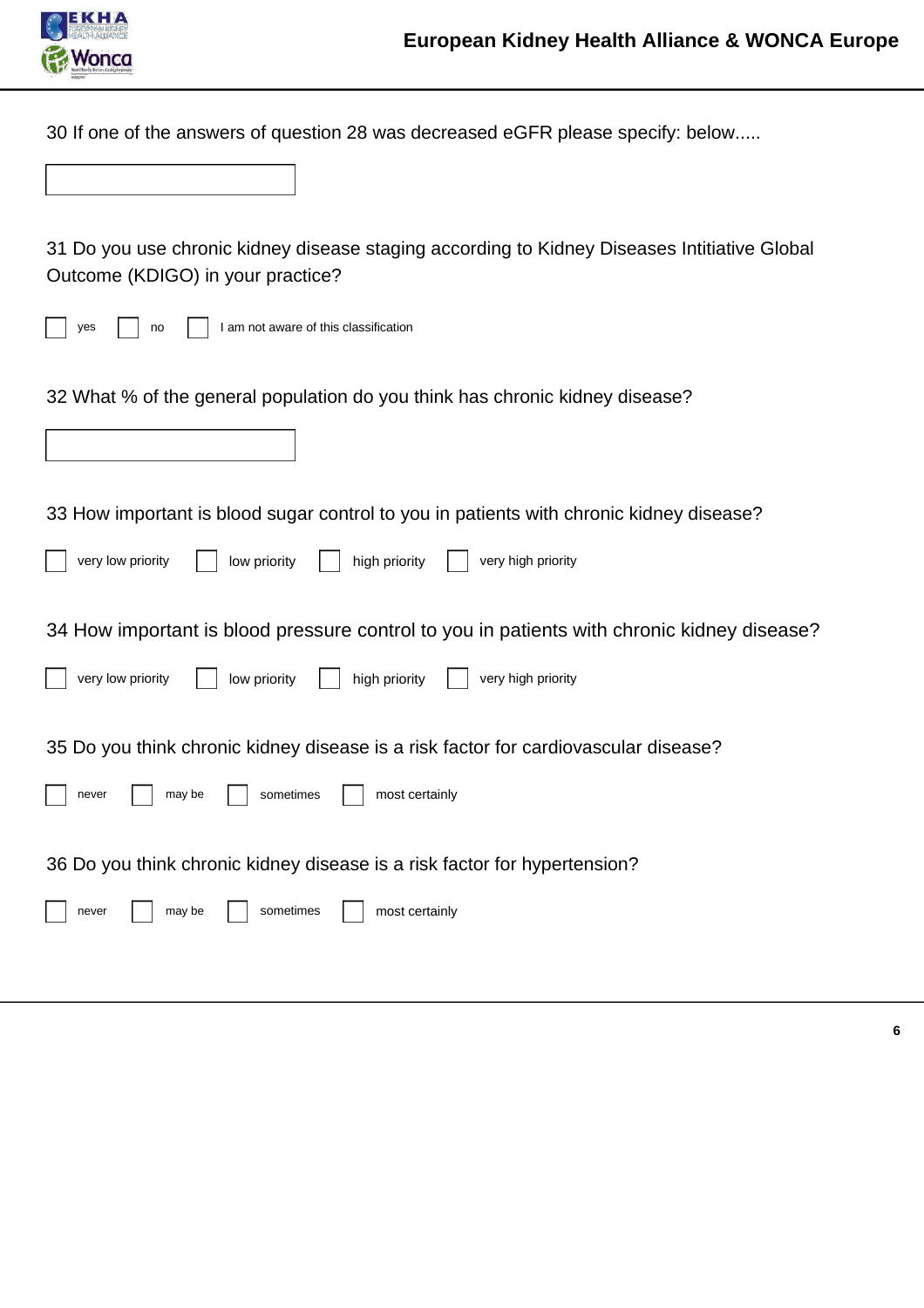

| 37 Do you think chronic kidney disease is a risk factor for cancer?                                             |
|-----------------------------------------------------------------------------------------------------------------|
| may be<br>sometimes<br>most certainly<br>never                                                                  |
| 38 Do you think chronic kidney disease is a risk factor for acute kidney injury?                                |
| sometimes<br>may be<br>most certainly<br>never                                                                  |
| 39 How important are ACE (Angiotensin Converting Enzyme) inhibitors or AT1 antagonists                          |
| (angiotensin receptor) for you in regulating blood pressure?                                                    |
| very low priority<br>low priority<br>high priority<br>very high priority                                        |
| 40 Do you check the drug indication/contra-indication specifically for patients with chronic<br>kidney disease? |
| seldom<br>frequent<br>always<br>never                                                                           |
| 41 Do you check drug doses specifically for patients with chronic kidney disease?                               |
| seldom<br>frequent<br>always<br>never                                                                           |
| 42 Do you use certain aids for this?                                                                            |
| Question instructions: Select one or more answers                                                               |
| web sources<br>dosing-tool<br>Literature<br>none<br>other                                                       |
|                                                                                                                 |